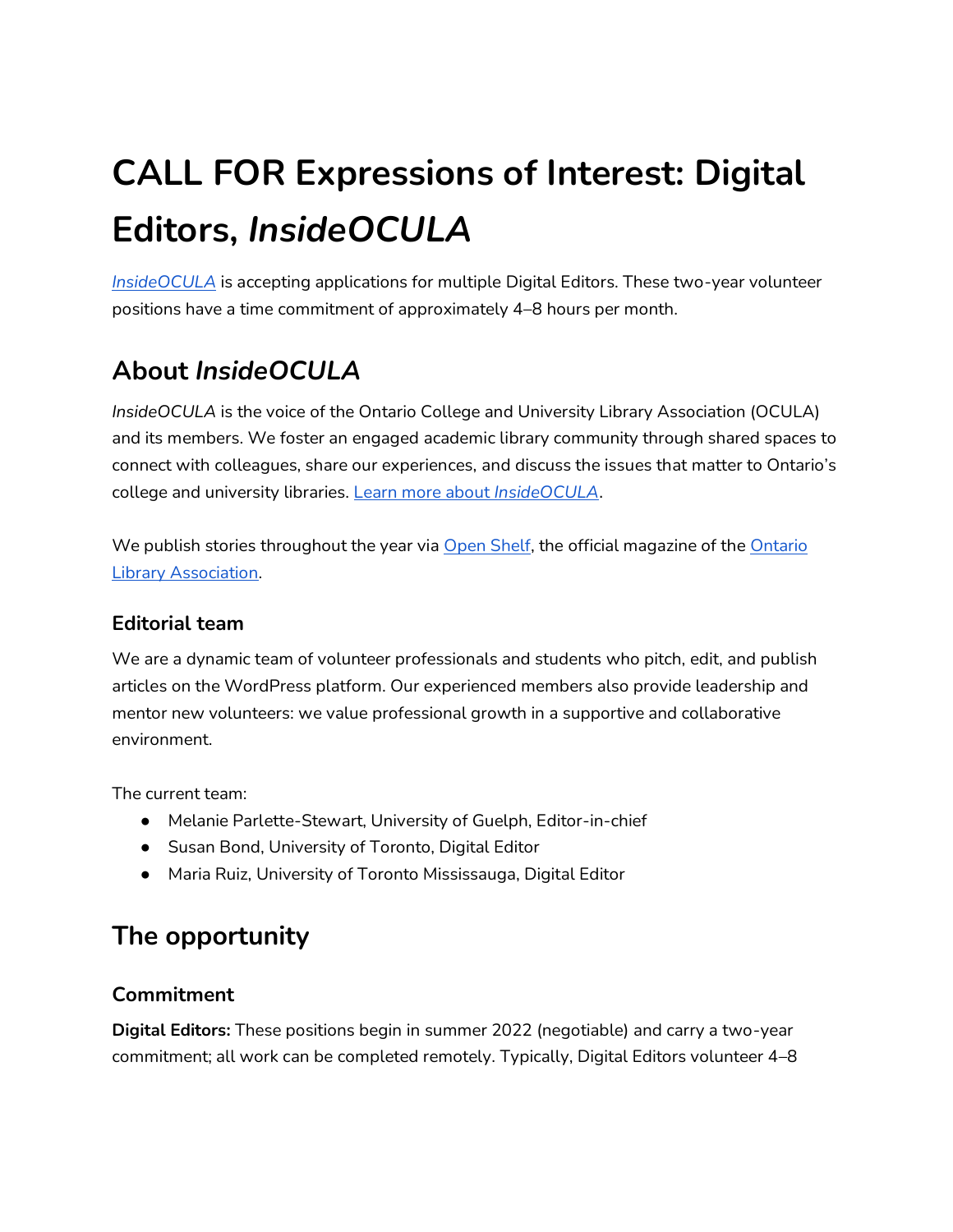hours per month, with some variation throughout the year based on projects and the publication schedule.

## **Responsibilities**

**Digital Editor (2-year term, renewable) are responsible for:**

- Building relationships with contacts at Ontario's academic libraries
- Pitching relevant stories for publication at monthly editorial meetings
- Editing and publishing stories on the Open Shelf WordPress platform
- Project work assigned by the Editors-in-chief

Digital Editors who are interested in leadership roles may shadow the Editors-in-chief to build experience, then take on the role of Editor-in-chief at the end of their term.

## **Benefits**

These positions offer an excellent opportunity to demonstrate service in academic libraries with increasing levels of responsibility. Editors also gain experience writing, editing, and publishing web content in a collaborative environment, and develop wide professional networks as they build relationships with colleagues across Ontario.

# **Requirements**

We are looking for information professionals who are passionate about communicating the exciting work happening in college and university libraries across Ontario!

We wish to emphasize that these qualifications are not required and that we are committed to helping and supporting our future colleagues develop these skills as needed.

#### **Required skills:**

- Strong writing and editorial skills
- Experience using web publishing, communication, and collaboration tools
- Strong interpersonal, organizational, and time management skills
- Commitment to equity, diversity, and inclusion
- Commitment to accessible publishing

#### **Other skills we're looking for:**

- Experience using WordPress and Google Workspace
- Passion for storytelling in alternative formats and from traditionally excluded voices